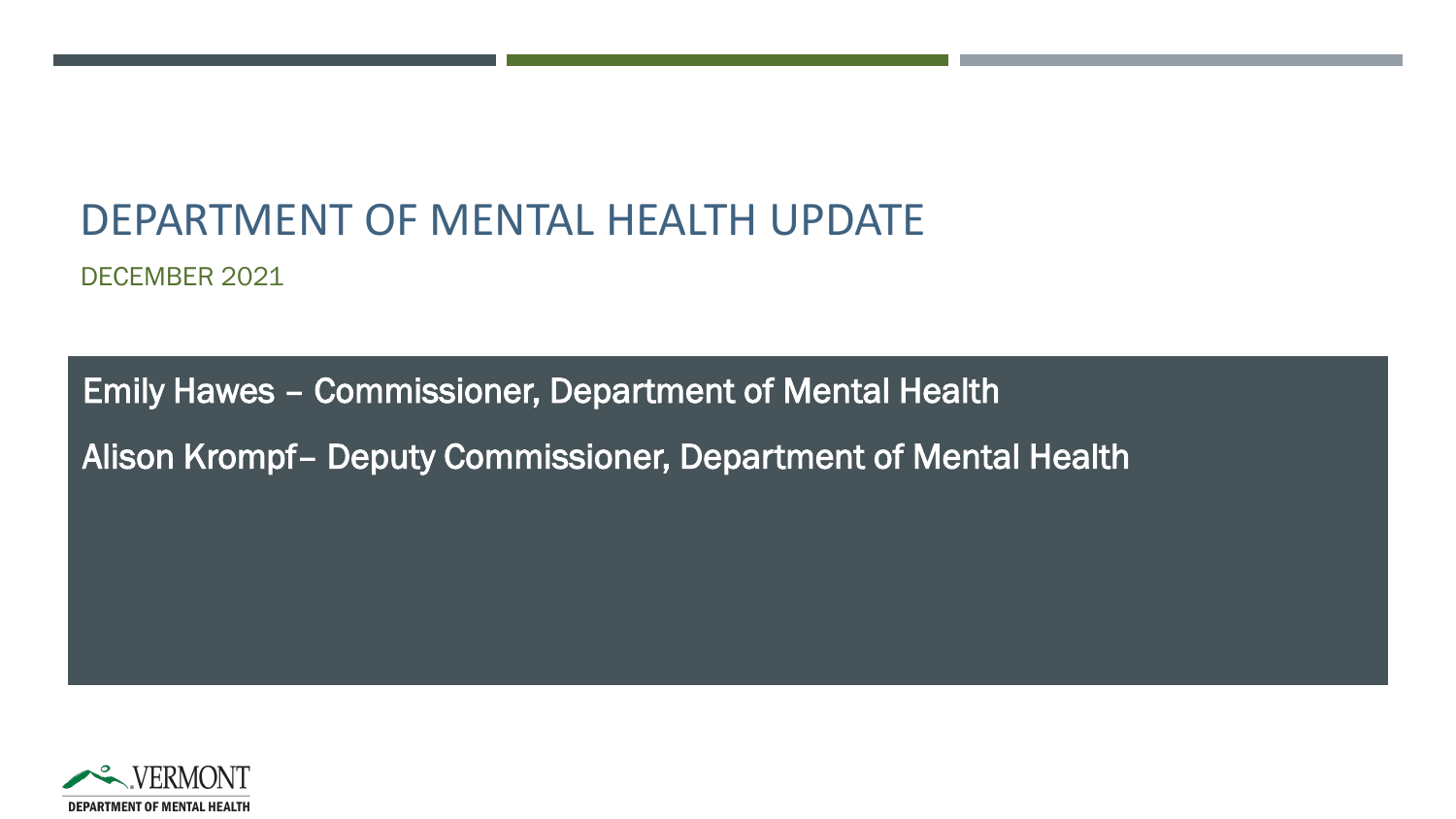#### TOP PRIORITY - THE WORKFORCE SHORTAGE

#### ■ Affecting all areas of system of care

- **Community-based services**
- Crisis response
- Residential
- **Inpatient**

### **People in crisis stuck in emergency rooms**

- Going because there is not enough support and crisis response
- Stuck because there are not enough inpatient/residential beds open

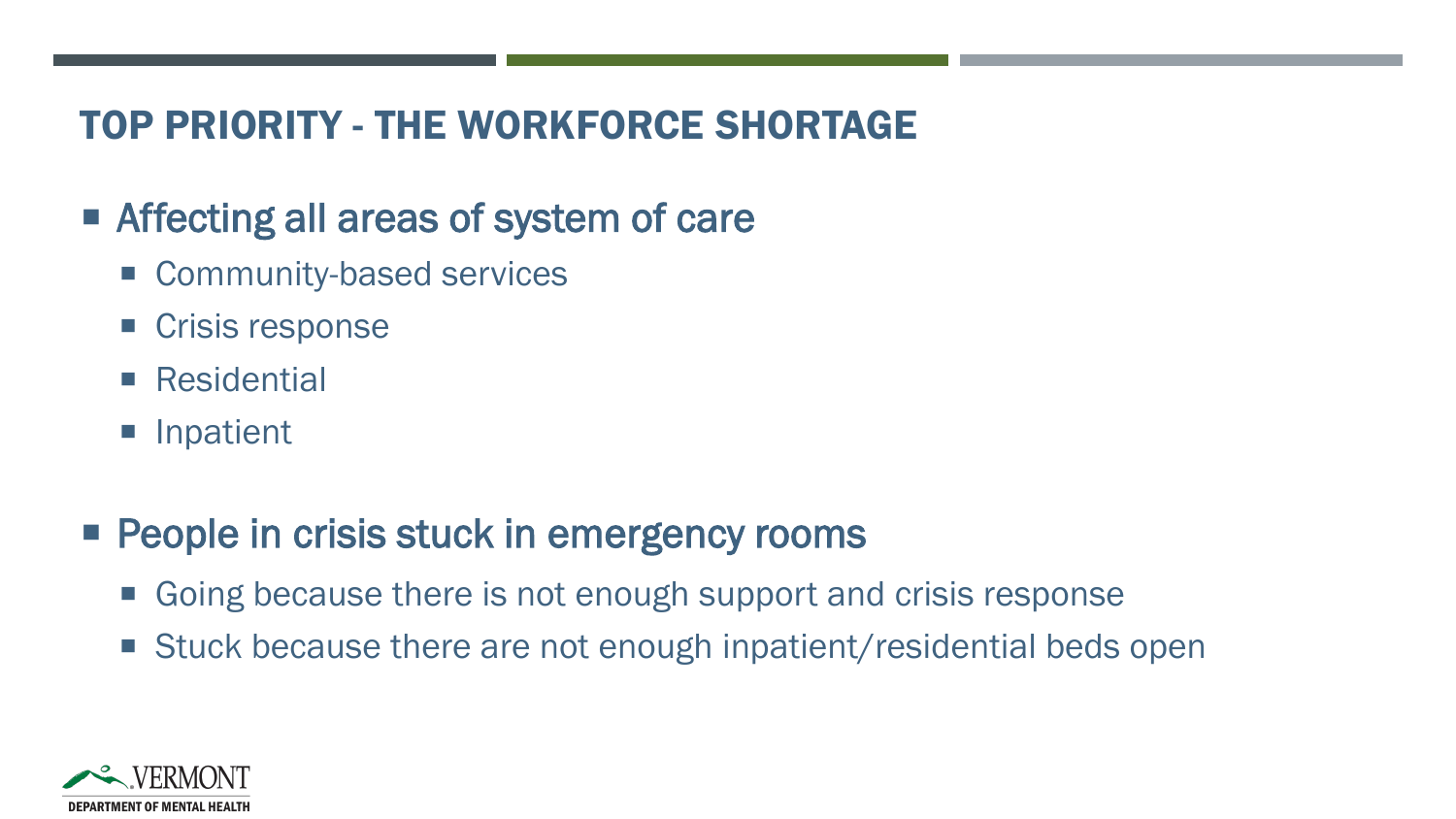#### VACANCIES ARE AFFECTING SERVICE DELIVERY

- DAs/SSAs reporting 31% turnover rate in FY21
	- DAs/SSAs reporting over 900 vacancies out of 5,000 positions (this includes all types of positions)
		- Filling Just ONE Clinical Position can take 25-30 people off of waitlists. The impact of that:
			- Crisis mental health needs are addressed immediately, reducing Emergency Dept. pressures
			- Vermonters can access mental health treatment to prevent crisis escalation
- Pending CMS Rule requiring vaccination adds additional challenges for inpatient and residential facilities

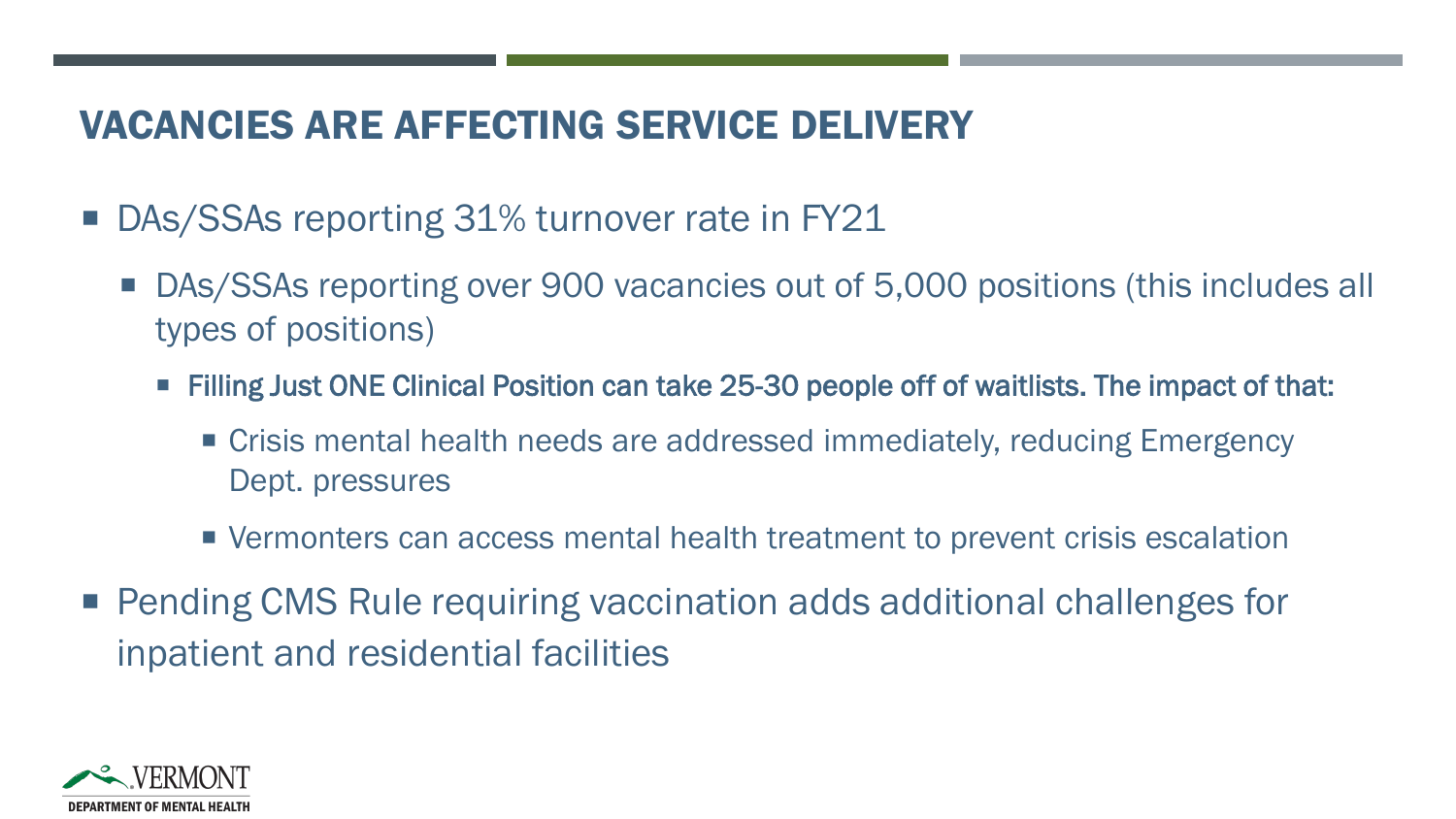#### **CURRENT INPATIENT CAPACITY** As of 12/9/21

#### Current Overall Capacity in the Mental Health System

| <b>Type of Bed</b>       | <b>Total Beds</b> | Occupied | <b>Closed</b> | Open | <b>Notes</b>                                                                                   |
|--------------------------|-------------------|----------|---------------|------|------------------------------------------------------------------------------------------------|
| <b>Adult Inpatient</b>   | 198               | 128      | 58            | 12   | Total includes all adult<br>inpatient at BR, VPCH,<br>CVMC, RRMC, VA,<br><b>Windham Center</b> |
| Youth Inpatient          | 42                | 19       | 22            | 1    | All inpatient beds for<br>youth are at the<br><b>Brattleboro Retreat</b>                       |
| <b>Adult Crisis Beds</b> | 38                | 20       | 6             | 12   |                                                                                                |
| <b>Youth Crisis Beds</b> | 18                | 11       | 3             | 4    |                                                                                                |



Source: DMH Research & Statistics team using Bed Board data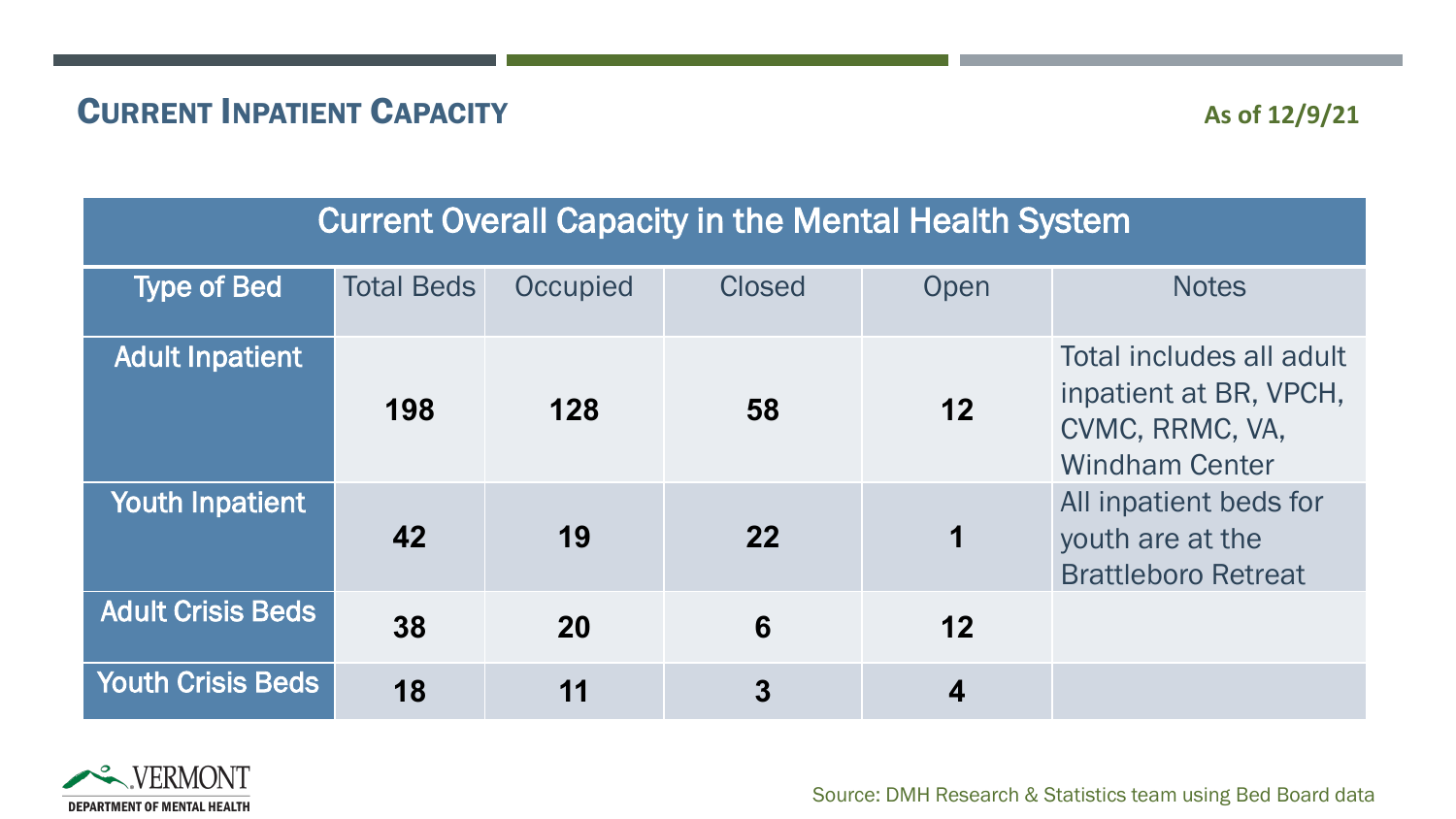#### VT PSYCHIATRIC CARE HOSPITAL AND SECURE RESIDENTIAL

#### **vPCH**

- Current COVID-19 outbreak
	- Once outbreak resolved, plans are being made to bring 5 of the 9 closed beds online
	- There is a tentative agreement with VSEA for a retention and recruitment plan.
	- Upon stabilization, the remaining 4 beds should also come online
	- Four candidate interviews for hospital CEO, continuing the search
- Secure Residential
	- New program director
	- All 7 beds open
	- **Groundbreaking at new site**

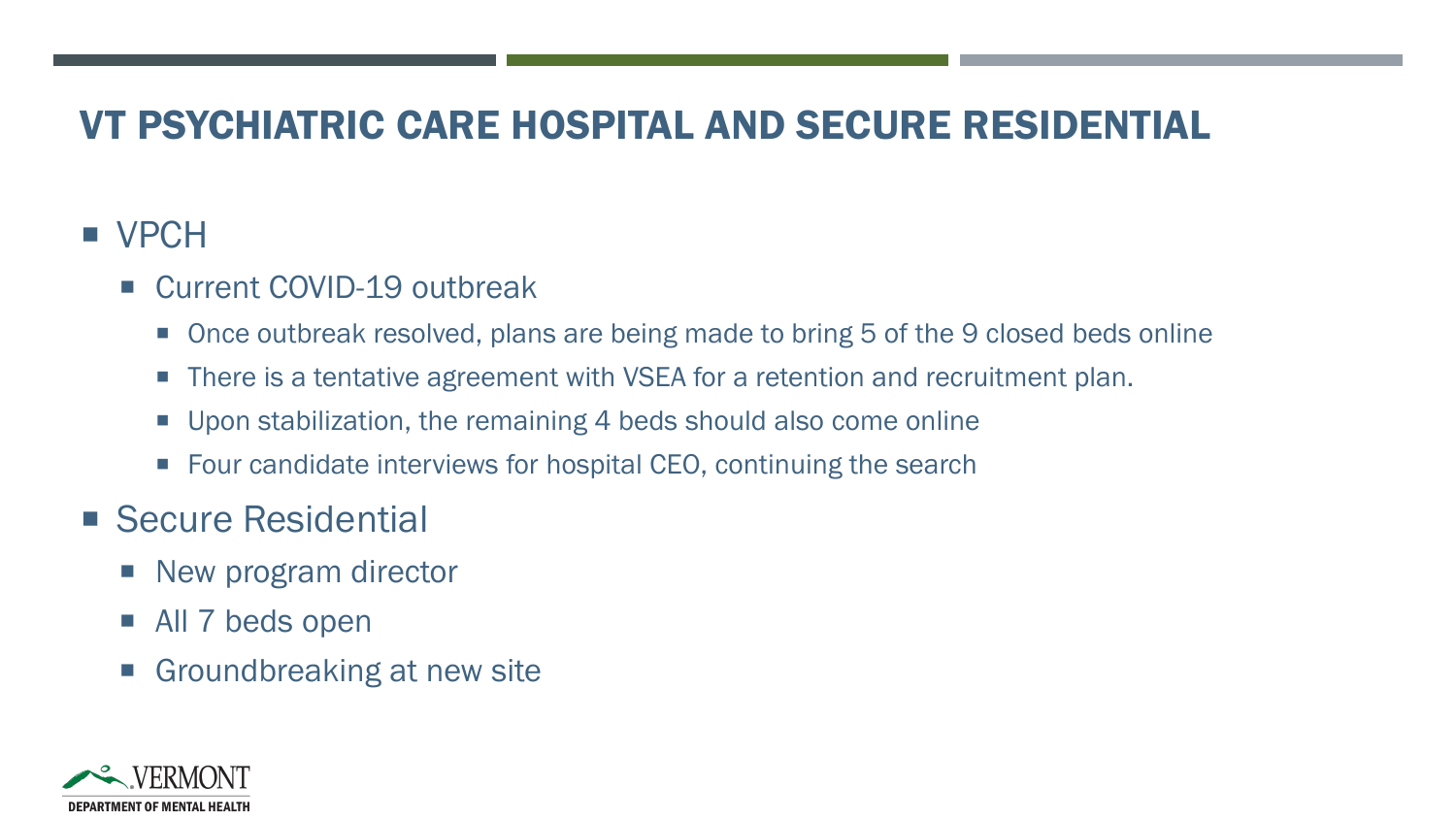#### BRATTLEBORO RETREAT

- Due to staffing shortages they have had to close beds through summer and fall
- State has supported them through COVID-19 relief funding, allowing them to stay open
- State is in negotiations with them on continuing the alternative payment model – which is a stabilizing funding method

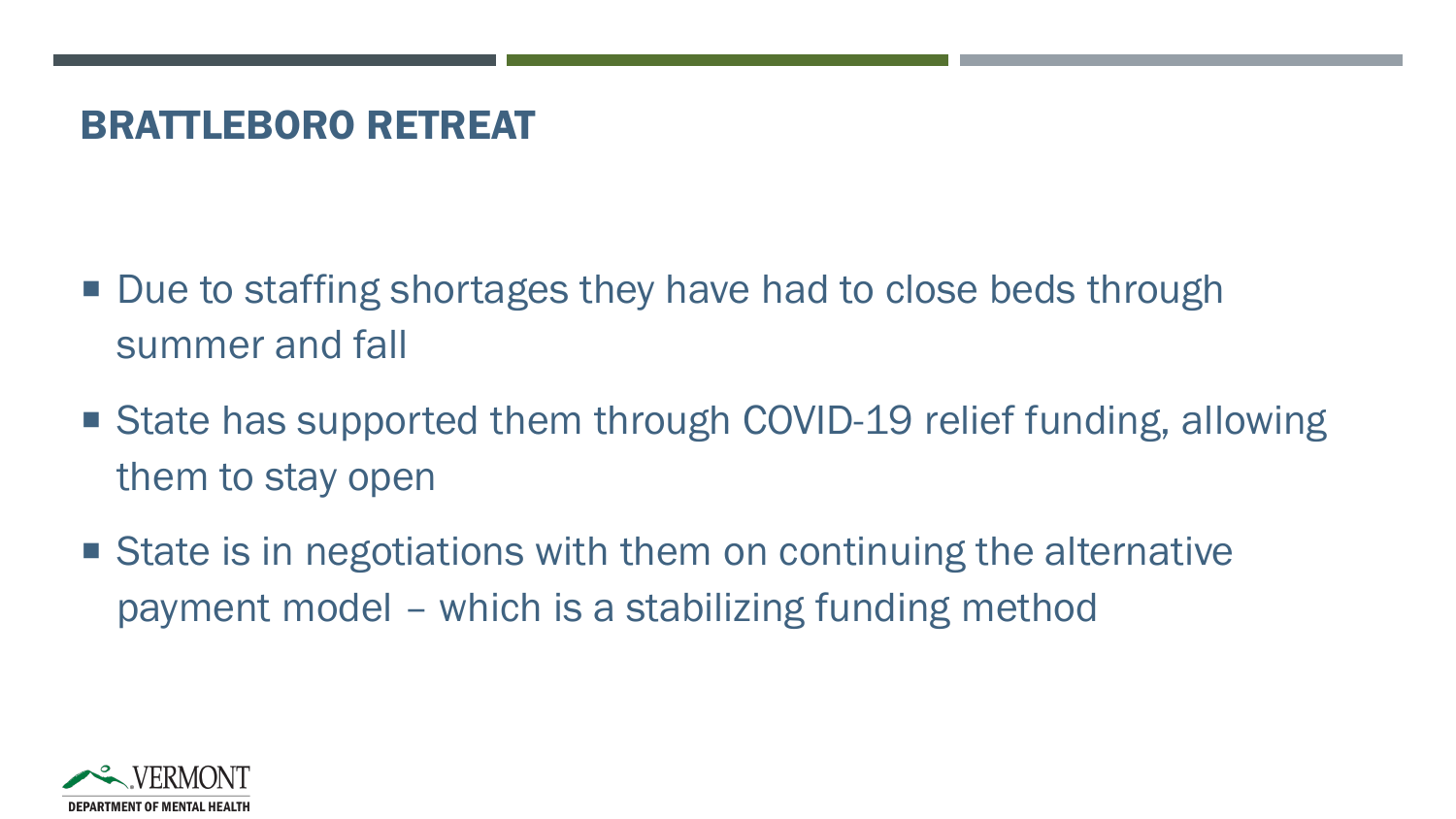#### ACTIONS ALREADY TAKEN BY LEGISLATURE AND AHS

| Action                                                                                                                                                                                                                                                                                              | Goal                                                            |
|-----------------------------------------------------------------------------------------------------------------------------------------------------------------------------------------------------------------------------------------------------------------------------------------------------|-----------------------------------------------------------------|
| Funding for travelers and staff housing at the Brattleboro Retreat                                                                                                                                                                                                                                  | Stabilize the beds we have now                                  |
| \$47,125,799 to provide a three percent rate increase to mental<br>health, developmental disabilities, Brain Injury Program, and<br>Choices for Care providers and a \$1.50 per day increase to<br>Assistive Community Care Services (ACCS) rates to address<br>increased wage and operating costs. | Increased payment rates for DMH and<br>DAIL funded staff        |
| \$1.5M distributed through contract with Vermont Care Partners to<br>support tuition reimbursement and loan repayment                                                                                                                                                                               | Monitoring to see if this will create<br>higher retention rates |
| Rutland mobile response pilot                                                                                                                                                                                                                                                                       | Pilot an additional part of the crisis<br>support continuum     |
| \$19 million in provider stabilization since the beginning of the<br>pandemic                                                                                                                                                                                                                       | Stabilize the DA/SSA system through the<br>pandemic             |

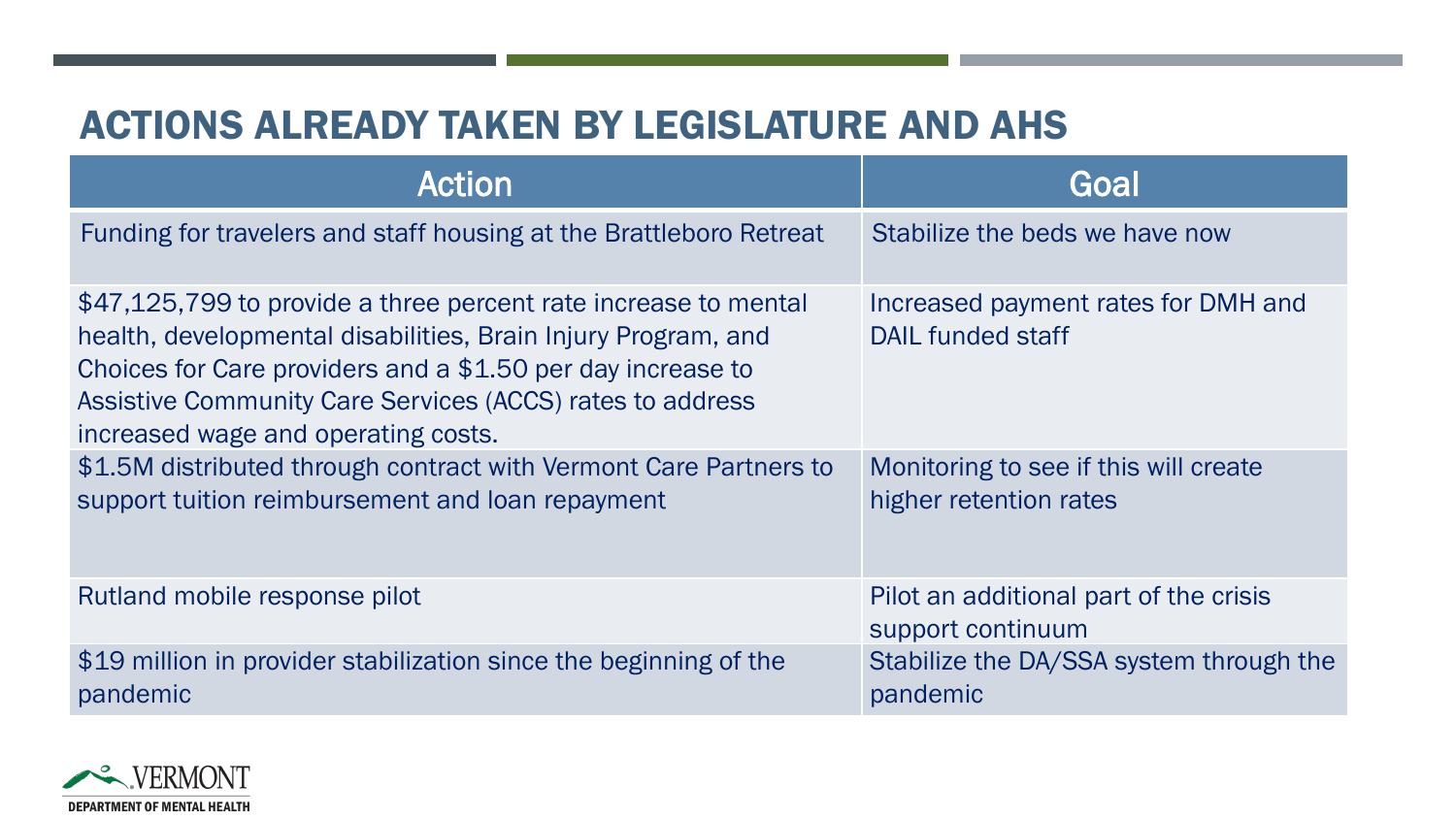#### WORKFORCE ACTION – RIGHT NOW

| <b>Action</b>                                                                                           | Goal                                             |
|---------------------------------------------------------------------------------------------------------|--------------------------------------------------|
| \$2 million federal funding to assist in<br>stabilizing 24/7 community-based facilities<br>and services | Retain current staff capacity ("stop the bleed") |
| \$15 million proposal in BAA for recruitment                                                            | Retain current staff in system, and recruit new  |
| and retention (HCBS FMAP funding)                                                                       | staff to fill vacancies in HCBS system           |
| Workforce workgroup reviewing additional                                                                | Set out strategy for recruitment and retention   |
| actions (report available upon request)                                                                 | over time                                        |
| Developing a valuation model, including a rate                                                          | Long-term stability in funding that considers    |
| study considering wages and benefits                                                                    | cost                                             |

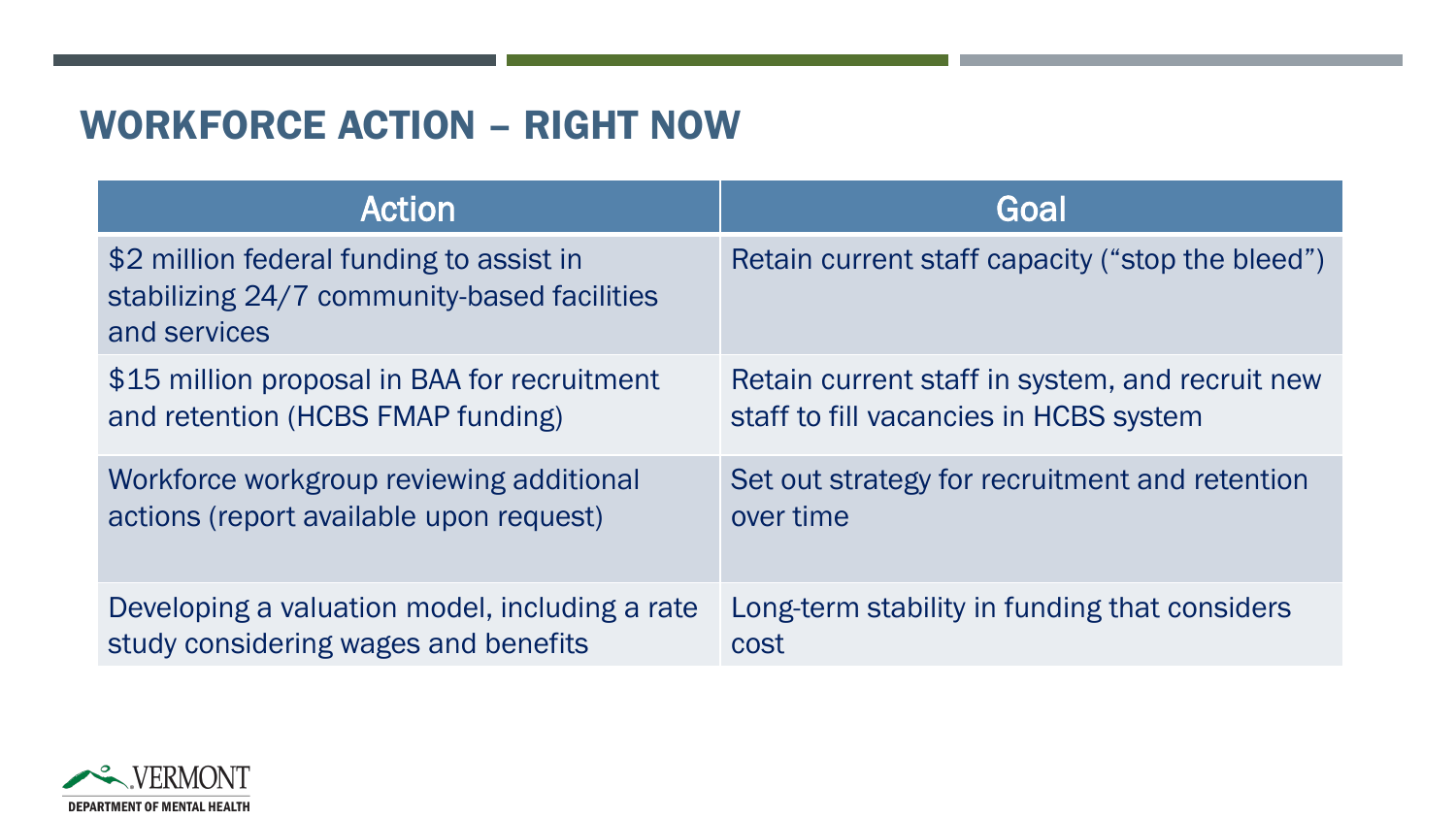#### WORKFORCE ACTION – NEXT SIX MONTHS

| <b>Action</b>                                                                                             | Goal                                                                                   |
|-----------------------------------------------------------------------------------------------------------|----------------------------------------------------------------------------------------|
| Explore CCBHCs and the associated improved<br>physical health integration and increased<br>rates from CMS | Long-term stability in funding that considers<br>cost and ensures high quality of care |
| Set up peer support certification (funding                                                                | Increase the people available to support those                                         |
| identified in HCBS FMAP)                                                                                  | experiencing mental health crisis                                                      |
| Expand emergency department alternatives                                                                  | Set up therapeutic alternatives for individuals                                        |
| (\$4.8 million identified in HCBS FMAP)                                                                   | in mental health crisis                                                                |

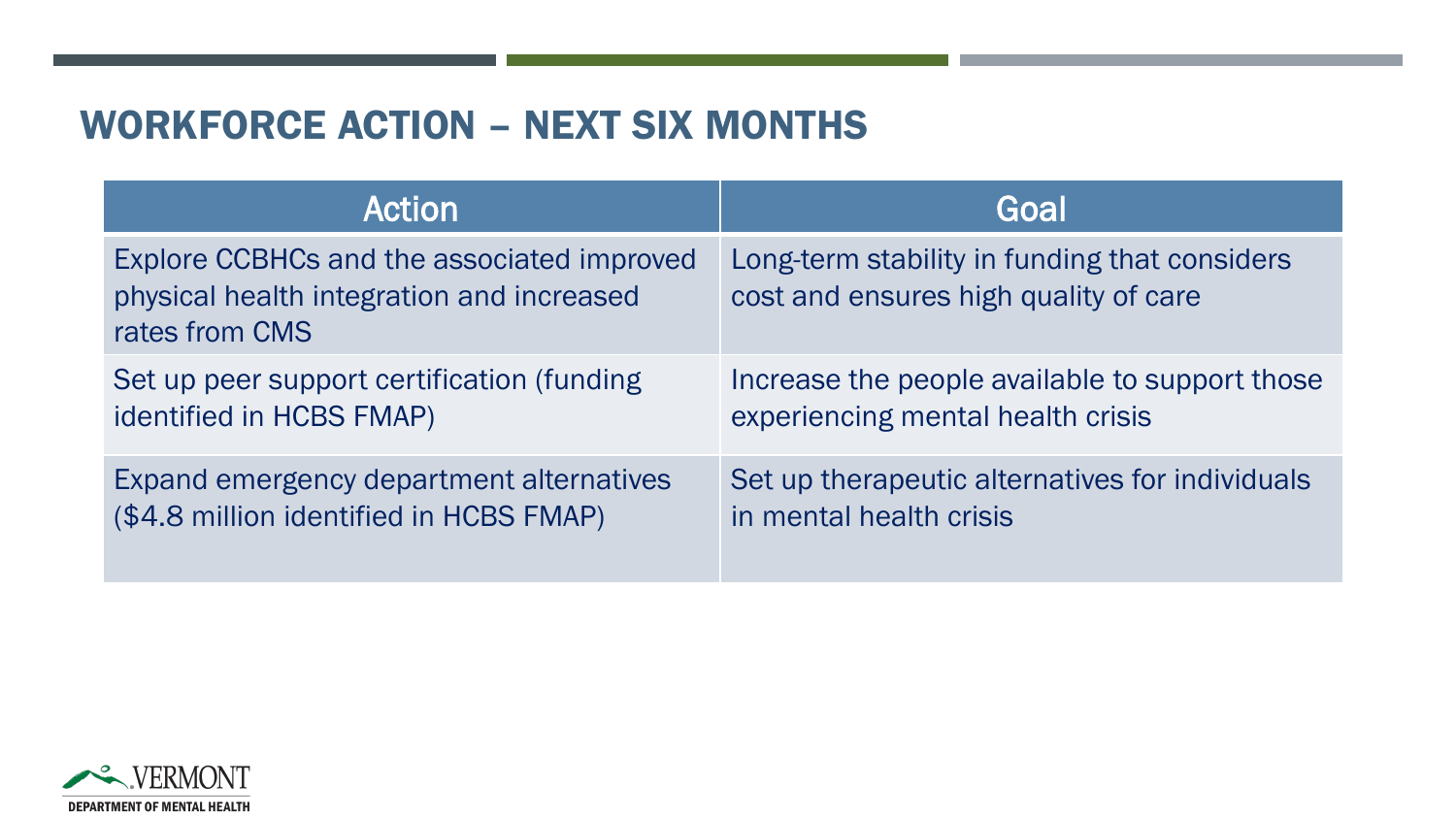#### FOR FUTURE DISCUSSION

- **Suicide prevention**
- **Integration council**
- School-based mental health

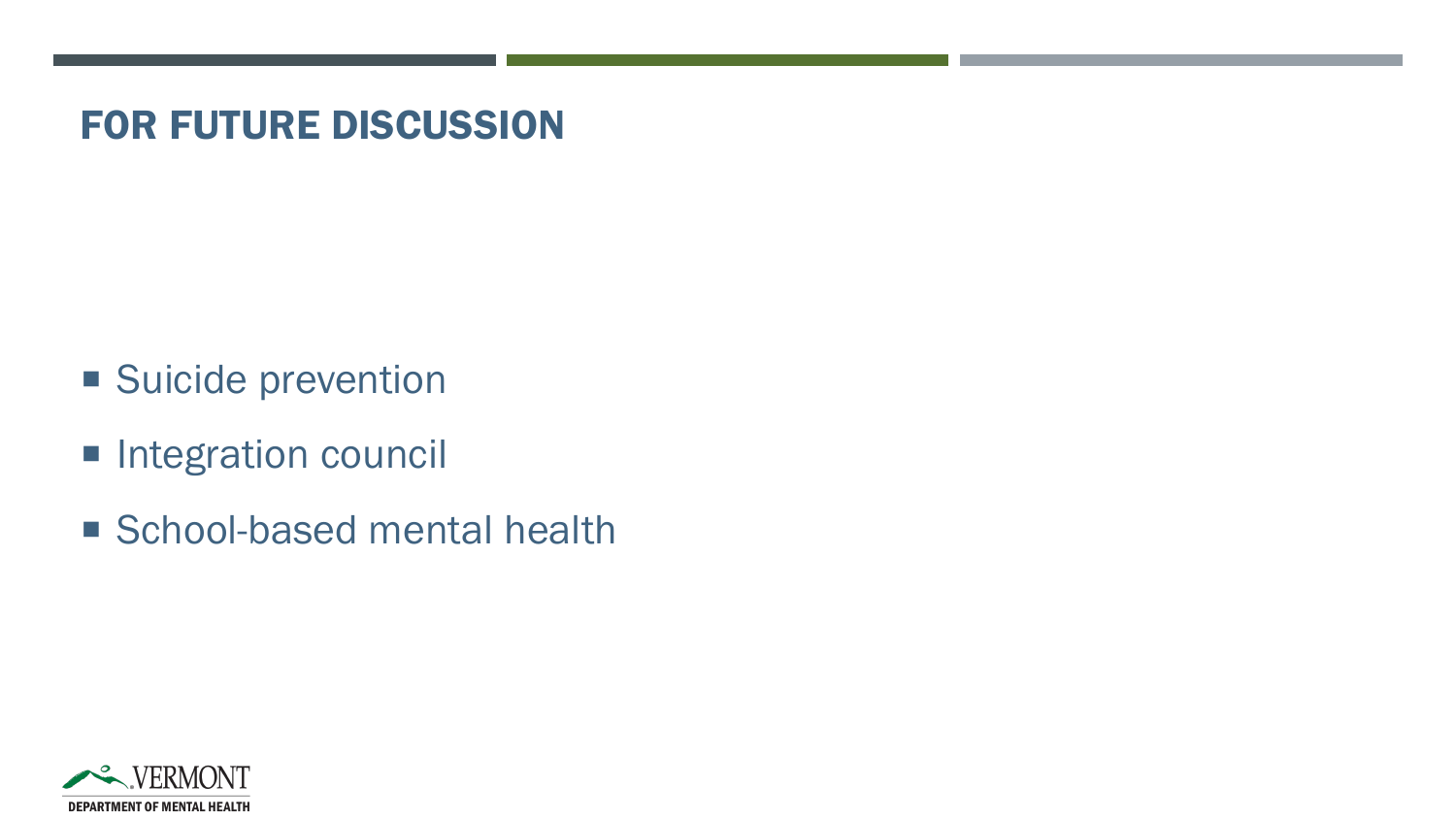# ACTION ITEMS FROM HHC LETTER FOR REFERENCE

THE FOLLOWING IS AN UPDATE ON ACTIONS TAKEN PER THE LETTER FROM HHC

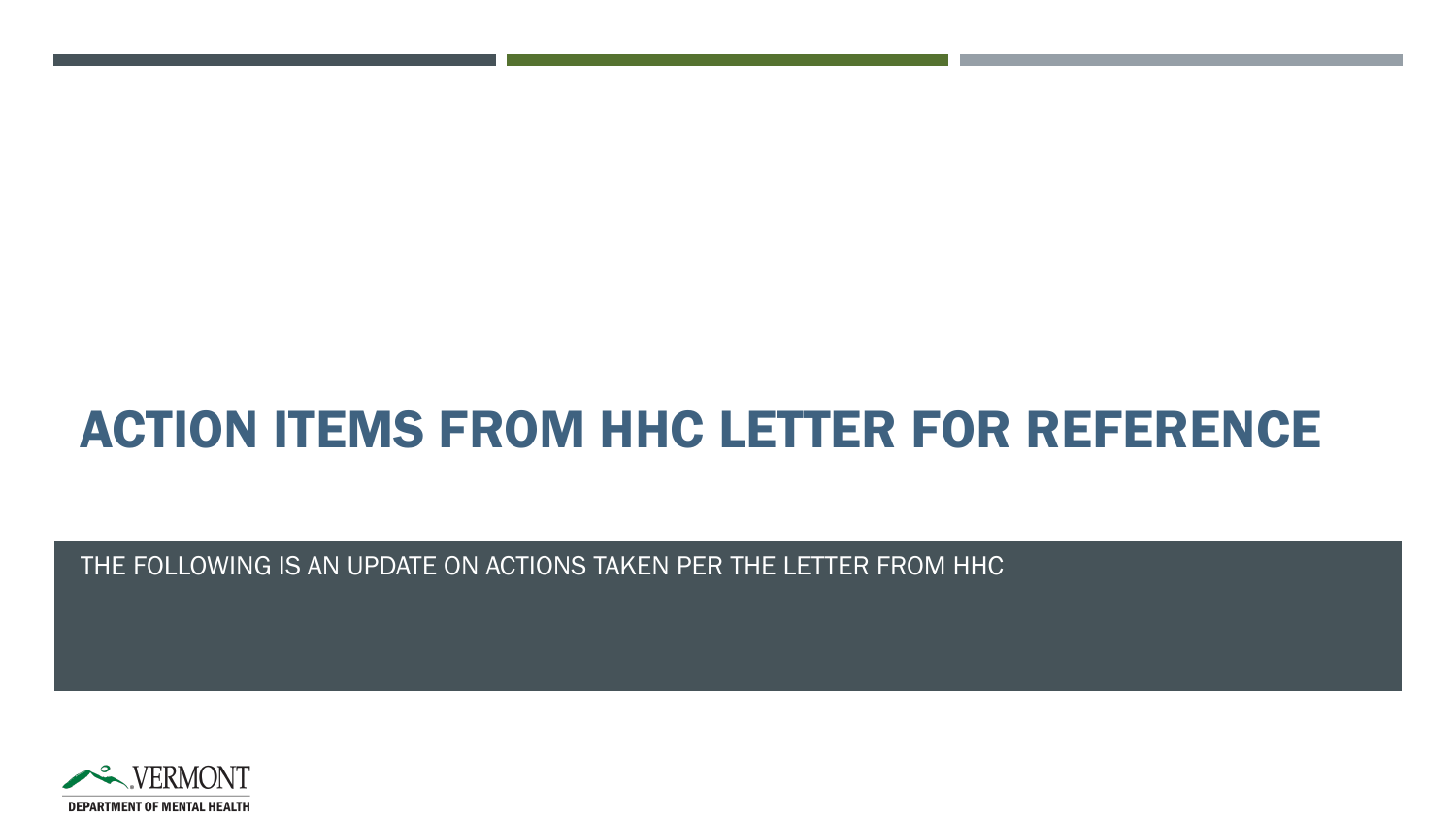### DONE TO DATE

| <b>Action Item</b>                                                                                                                                                                                                                                                       | <b>Status</b>                   | Lead             |
|--------------------------------------------------------------------------------------------------------------------------------------------------------------------------------------------------------------------------------------------------------------------------|---------------------------------|------------------|
| Identify the best practice regarding the length of time for the<br>assessment and disposition of patients presenting with a mental Completed. Measure<br>health crisis in an emergency department and the target date for on dashboard.<br>achieving this best practice. |                                 | <b>DMH/VAHHS</b> |
| Training by DMH and DCF for Champlain Valley Physician's<br>Hospital (CVPH) on Vermont's Child, Youth and Family System of Completed<br>Care to improve and enhance CVHPH's ability to accept Vermont<br>children and youth.                                             |                                 | <b>DMH</b>       |
| Establish the expectation that services in the community are<br>robust enough to ensure that there is not reliance on emergency Ongoing<br>departments.                                                                                                                  |                                 | <b>DMH/AHS</b>   |
| <b>Mobile Response Pilot</b>                                                                                                                                                                                                                                             | <b>Completed and</b><br>ongoing | <b>DMH/DVHA</b>  |
| Form Workforce Development Taskforce                                                                                                                                                                                                                                     | <b>Completed and</b><br>ongoing | <b>DMH</b>       |

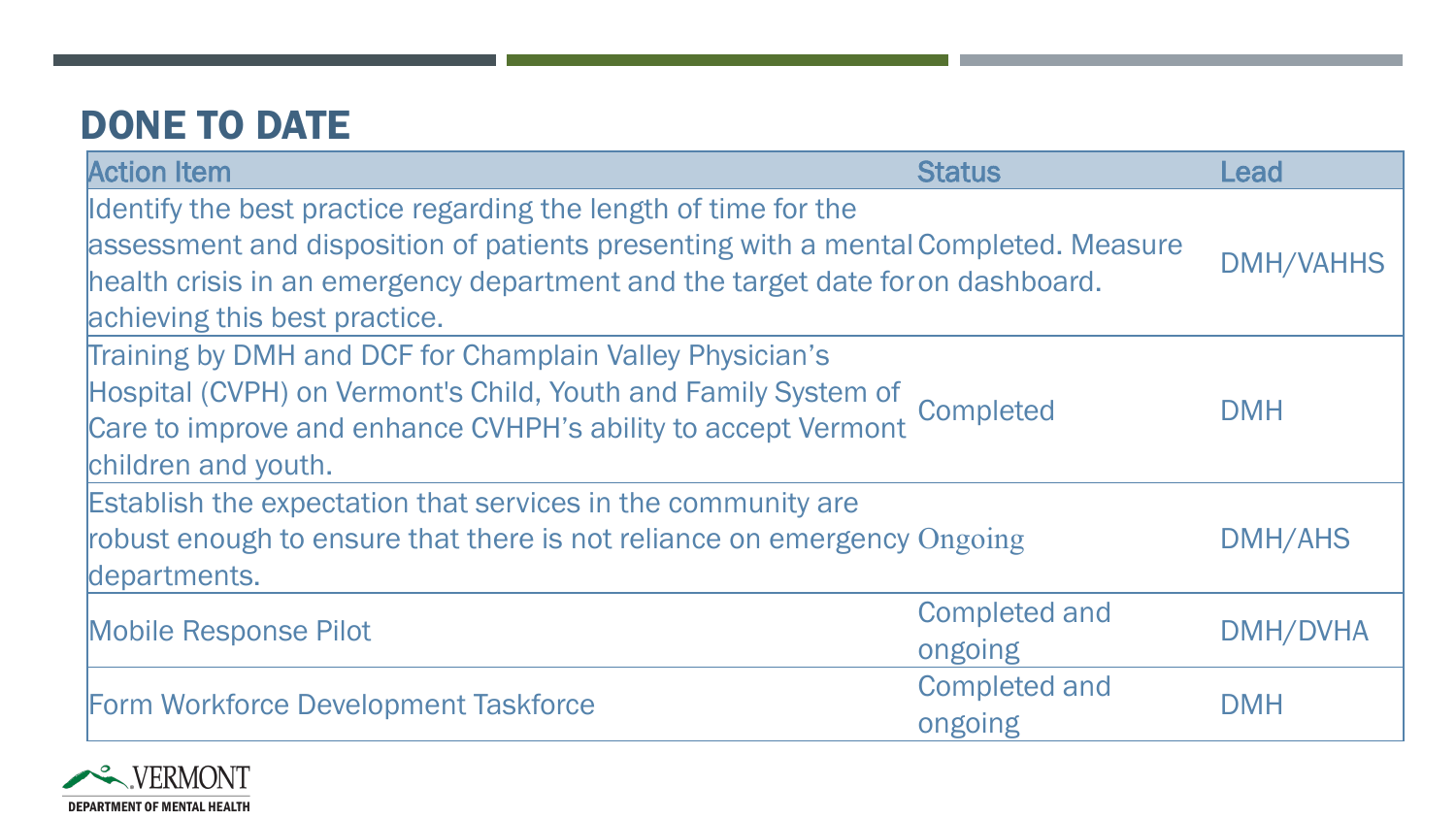### DONE TO DATE

**DEPARTMENT OF MENTAL HEALTH** 

| By July 1, proceed with establishing the Mental Health                                        |                                   |            |
|-----------------------------------------------------------------------------------------------|-----------------------------------|------------|
| Integration Council and use the current child                                                 |                                   |            |
| emergency department crisis as an initial "case"                                              | Completed and ongoing             | <b>DMH</b> |
| response" for integrated, whole health care system                                            |                                   |            |
| approaches to mental health.                                                                  |                                   |            |
| Immediately begin soliciting input from family and                                            |                                   |            |
| peer stakeholders to help identify immediate and                                              | Completed and ongoing             | DMH/VCP    |
| ongoing progress points.                                                                      |                                   |            |
| Establish a target date by which the average length of                                        |                                   |            |
| "boarding" time in emergency departments shall not Completed. Measure on dashboard. DMH/VAHHS |                                   |            |
| lexceed 24 hours.                                                                             |                                   |            |
| Evaluation of ability to expand statewide crisis bed                                          | Report to Legislature due January |            |
| capacity for individuals that exceed local crisis                                             | 15, 2022. Six RFI responses       | <b>DMH</b> |
| supports.                                                                                     | received.                         |            |
| Update and distribute brochures for families waiting                                          |                                   |            |
| in EDs with children                                                                          | <b>Completed</b>                  | DMH/VAHHS  |
| VERMONT                                                                                       |                                   |            |